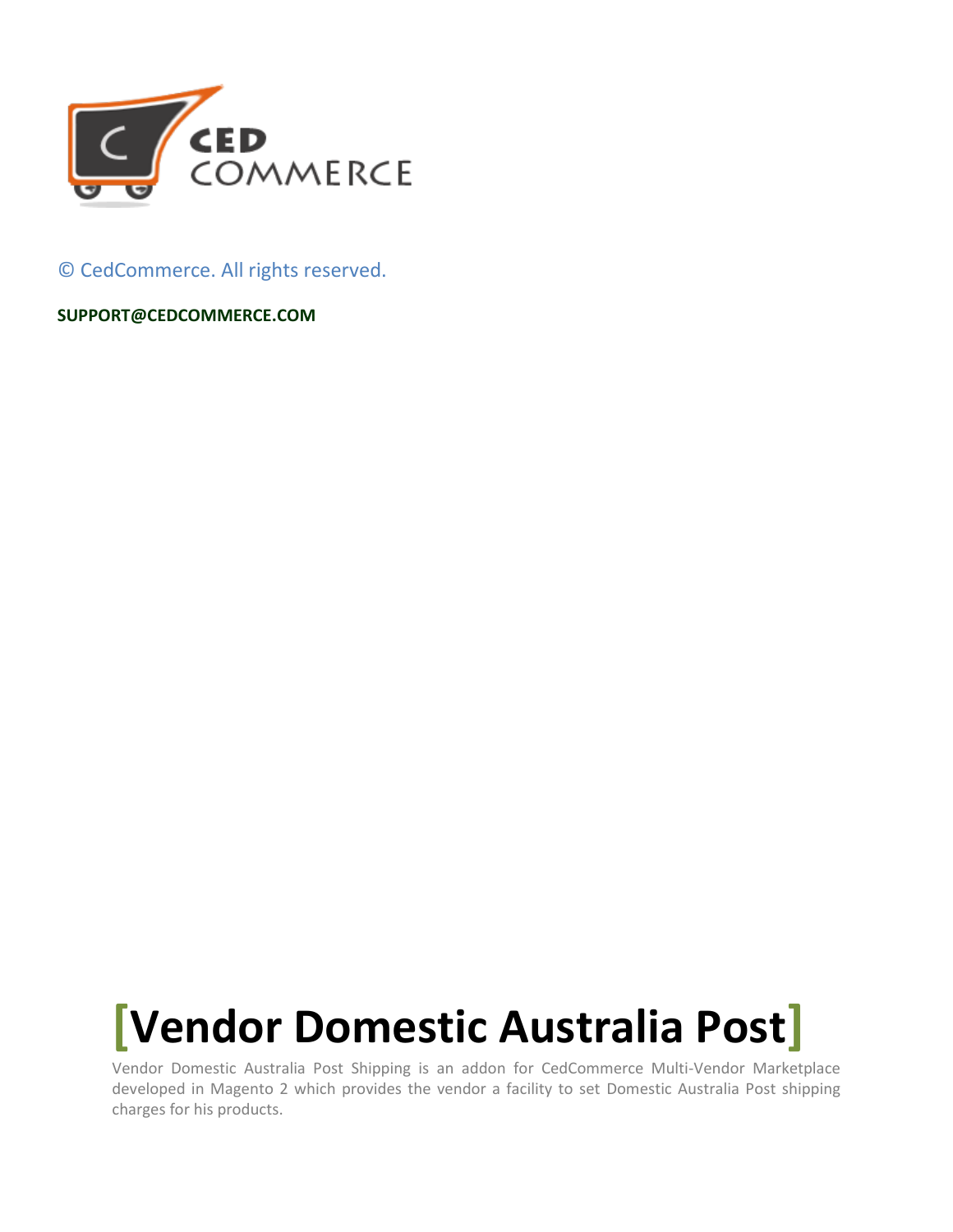

## **Vendor Domestic Australia Post**

## **User Manual**

*Version* **- 2.0**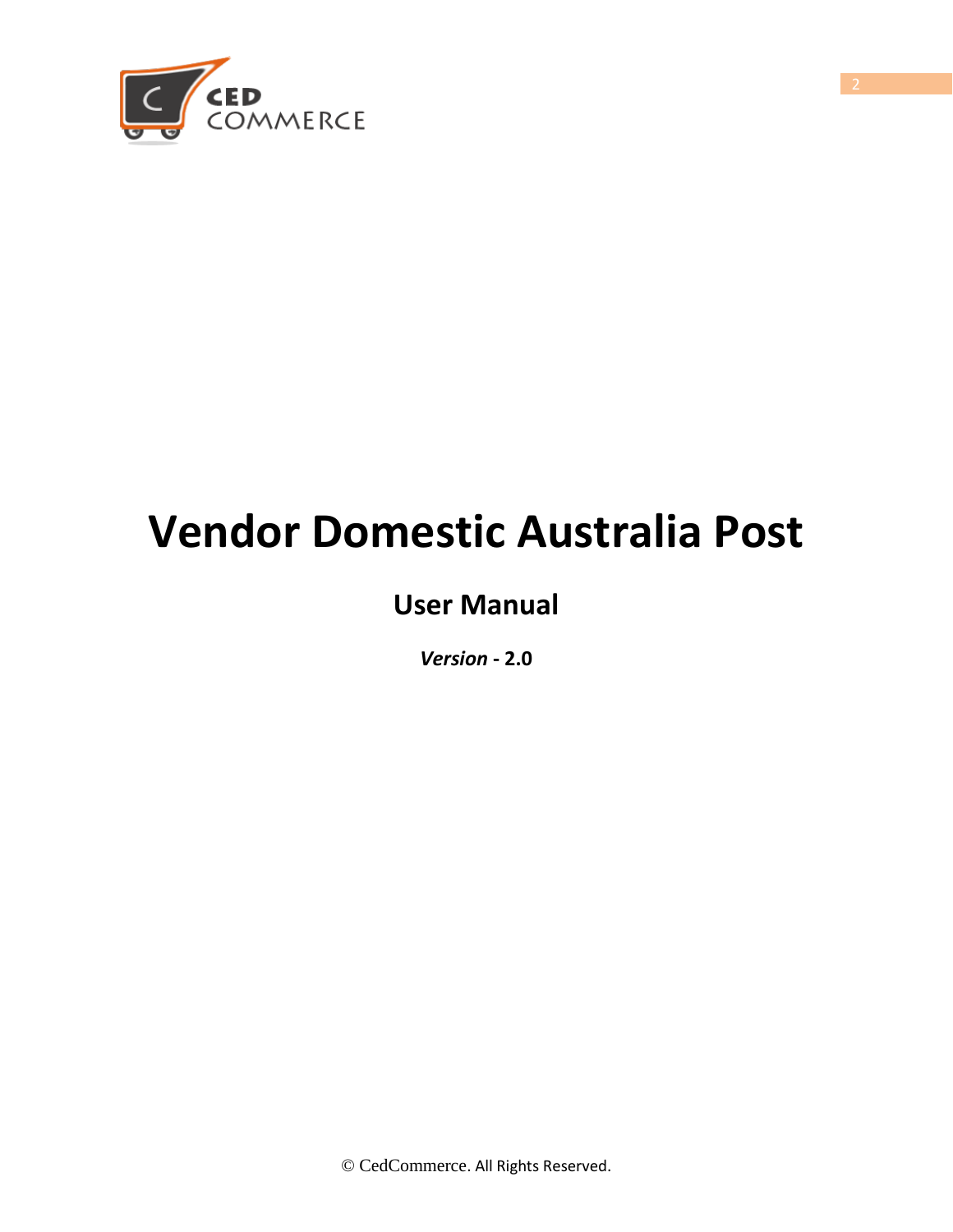

#### **Contents**

<span id="page-2-0"></span>

| $\blacksquare$ i. |  |
|-------------------|--|
|                   |  |
| III.              |  |
| $\sim$ 1. $\sim$  |  |
|                   |  |
|                   |  |
|                   |  |
|                   |  |
|                   |  |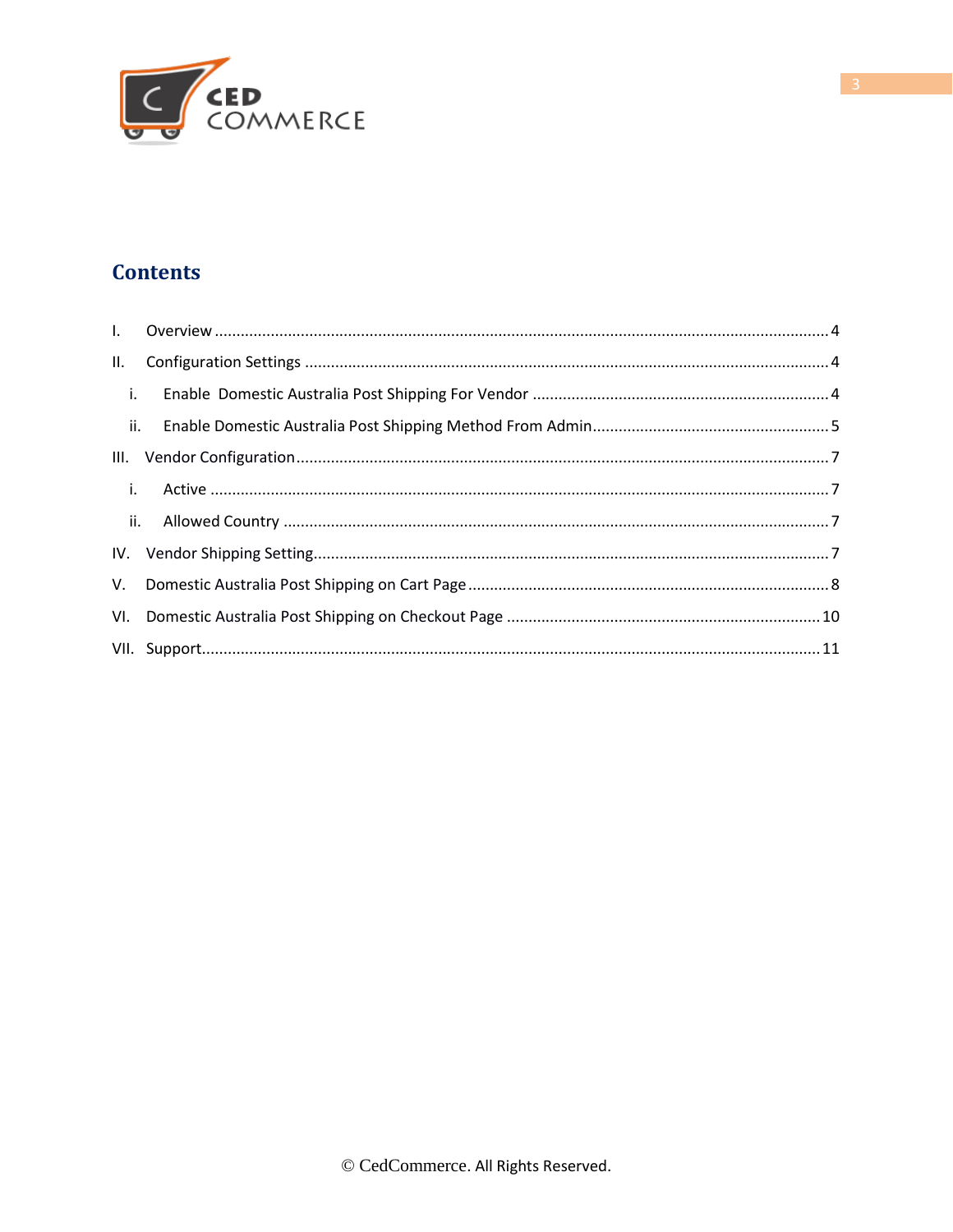

#### **Overview**

CedCommerce Vendor Domestic Australia Post Shipping is an addon for CedCommerce Multi-Vendor Marketplace developed in Magento 2 which provides shipping for countries within Australia. For shipping outside Australia you can use Vendor Australia Post Shipping addon. Vendor Domestic Australia Post Shipping addon is very useful for vendors in case they want to set Domestic Australia Post Shipping charges for their products. This module is dependent on Vendor Multi Shipping Addon.

With the help of this module, vendors can set the rates of Domestic Australia Post shipping for their products. Vendor has the authority to enable or disable the functionalities of Domestic Australia Post Shipping for his products. Vendor has to set the correct shipping address then only the customer will see the Domestic Australia Post shipping rate for the vendor's products.

Since this is an addon and is dependent on Vendor Multi Shipping Addon therefore, CedCommerce Multi-Vendor Marketplace for Magento 2 and Vendor Multi Shipping Addon have to be installed before installing Vendor Domestic Australia Post Shipping otherwise, this addon won't function properly.

## <span id="page-3-0"></span>**Configuration Settings**

The configuration settings can be opened from **Marketplace > Vendor Configuration** in the menu section.

#### **i. Enable Domestic Australia Post Shipping For Vendor**

When set to Yes, Vendor Domestic Australia Post shipping will be enabled and the vendor will see this option in the vendor shipping method panel, otherwise Domestic Australia Post shipping will not be available for vendor.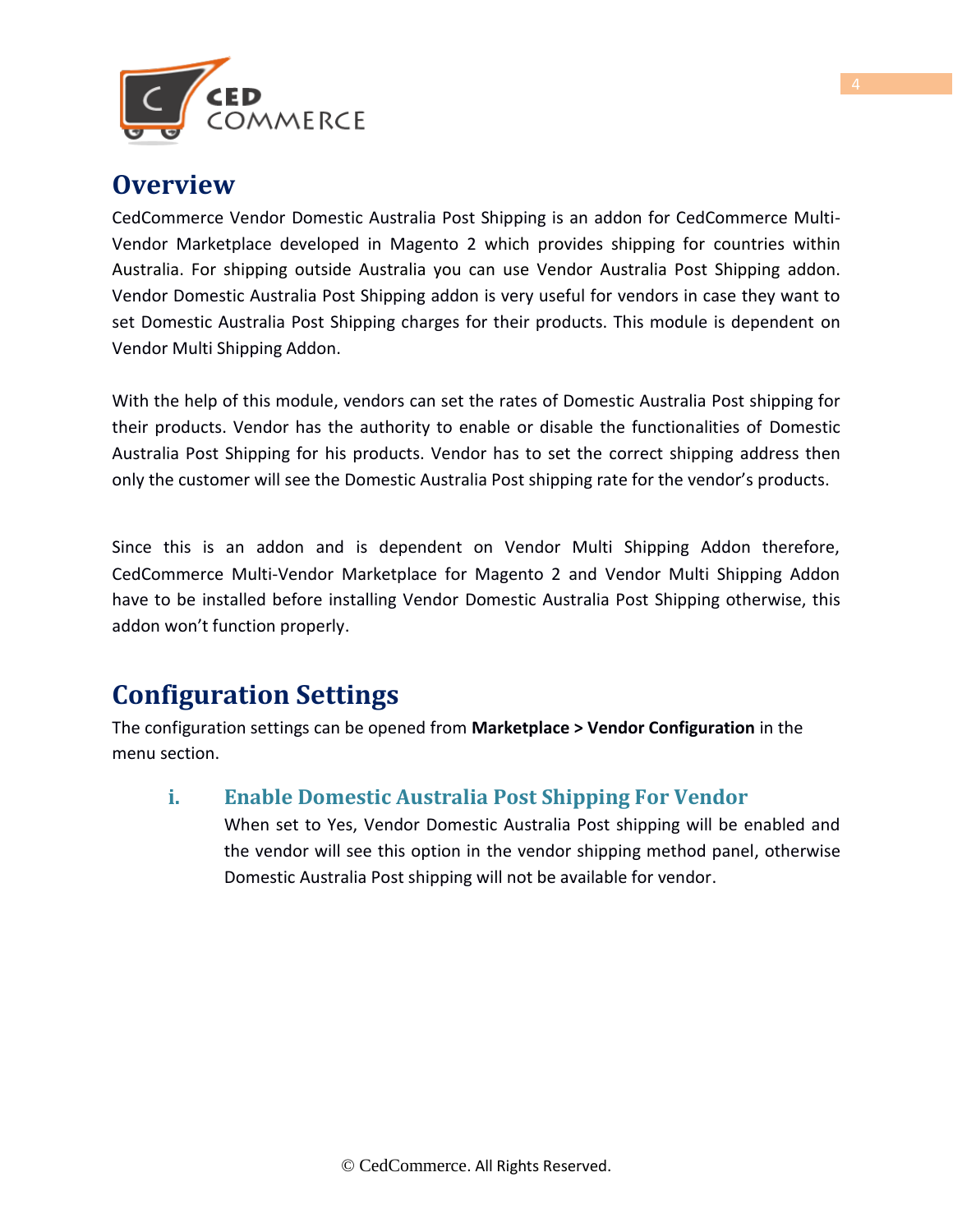

| <b>Vendor Multi Shipping</b>                                     |                                                                                                                     | $(\frown)$       |
|------------------------------------------------------------------|---------------------------------------------------------------------------------------------------------------------|------------------|
| <b>Carrier Title</b>                                             | Marketplace Rates<br>Vendor MultiShipping Carrier Title                                                             | [WEBSITE]        |
| <b>Method Title</b>                                              | Multi Shipping<br>Vendor MultiShipping Method Title                                                                 | [WEBSITE]        |
| <b>Vendor Shipping Carriers</b>                                  |                                                                                                                     |                  |
| Enable Vendor Australian Post<br><b>Shipping</b>                 | Yes<br>$\overline{\mathbf{v}}$<br>Before enabling this please enable Australian Post<br>Shipping for admin          | [WEBSITE]        |
| <b>Enable Vendor Domestic Australian</b><br><b>Post Shipping</b> | Yes<br>$\overline{\mathbf{v}}$<br>Before enabling this please enable Domestic Australian<br>Post Shipping for admin | <b>IWEBSITET</b> |

#### **ii. Enable Domestic Australia Post Shipping Method from Admin**

This module is based on the Domestic Australia Post shipping method for Magento 2. So the Domestic Australia Post shipping method should be enabled by the admin. Admin can enable the Domestic Australia Post shipping method by going to the **Stores > Configuration > Shipping Method** section. Here you will see the "Domestic Australia Post Shipping" group and set the "Enabled for Checkout" field to "yes". Now the Vendor Domestic Australia Post shipping will be available to the vendor and the customer will see Domestic Australia Post Shipping rates at frontend on cart page and checkout page.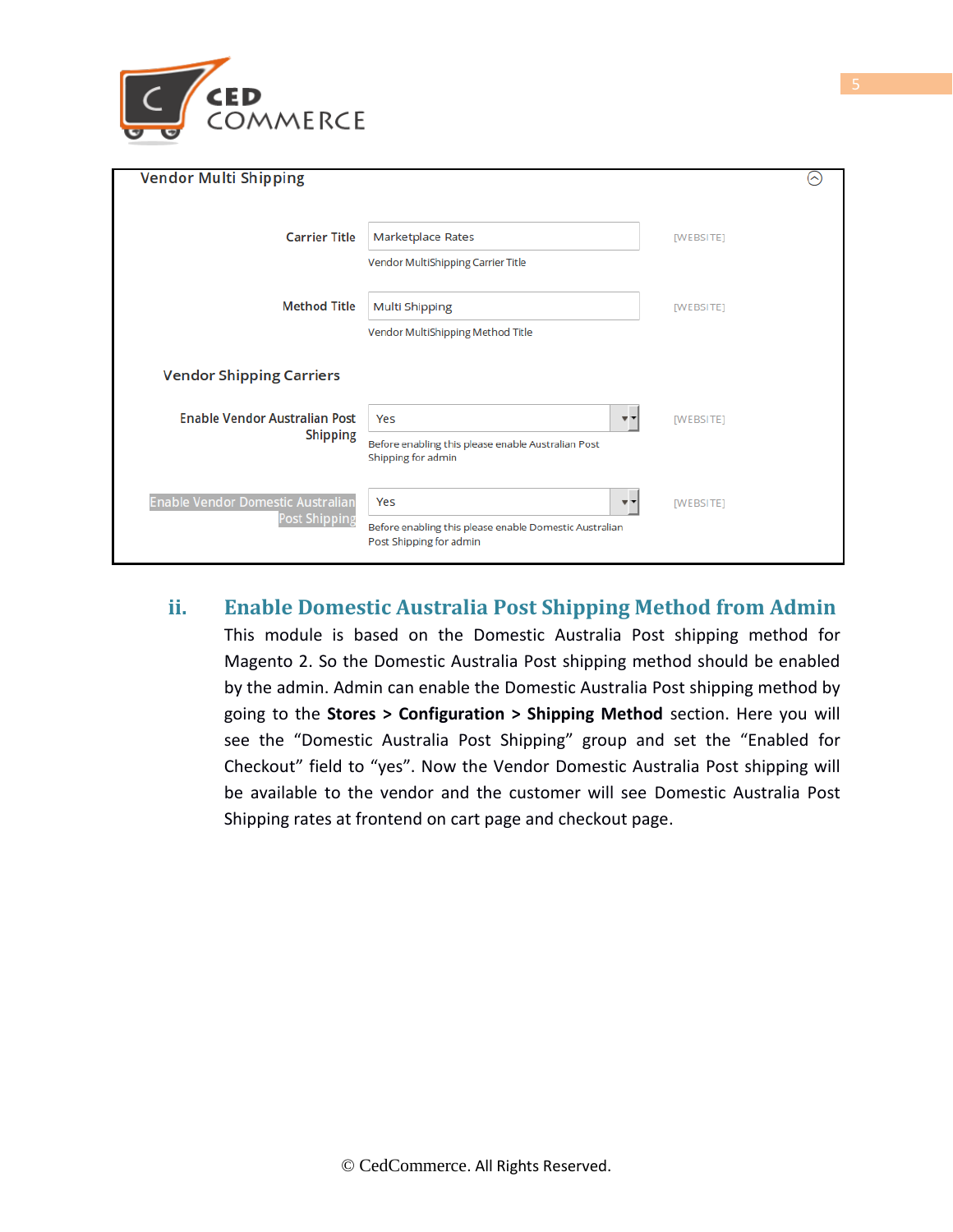

| <b>Domestic Australian Post Shipping</b> |                                                                                                                                         | $(\sim)$     |
|------------------------------------------|-----------------------------------------------------------------------------------------------------------------------------------------|--------------|
| <b>Enabled for Checkout</b>              | Yes<br>$\overline{\mathbf{v}}$ $\overline{\mathbf{v}}$                                                                                  | [WEBSITE]    |
| Title                                    | Domestic Australian Post Shipping                                                                                                       | [STORE VIEW] |
| <b>Enter API Key</b>                     |                                                                                                                                         | [WEBSITE]    |
|                                          | Please make sure to use only digits here. No dashes are<br>allowed.                                                                     |              |
| <b>Allowed Methods</b>                   | Parcel Post (your own packaging)<br>Parcel Post Small Satchel<br>Express Post (your own packaging)<br><b>Express Post Small Satchel</b> | [WEBSITE]    |
|                                          |                                                                                                                                         |              |
|                                          |                                                                                                                                         |              |
| <b>Displayed Error Message</b>           | This shipping method is currently unavailable. If<br>you would like to ship using this shipping method,<br>please contact us.           | [STORE VIEW] |
|                                          |                                                                                                                                         |              |

| Origin                       |                                   | ര         |
|------------------------------|-----------------------------------|-----------|
| Country                      | Australia<br>$\blacktriangledown$ | [WEBSITE] |
| <b>Region/State</b>          | Sydney                            | [WEBSITE] |
| <b>ZIP/Postal Code</b>       | 2000                              | [WEBSITE] |
| City                         |                                   | [WEBSITE] |
| <b>Street Address</b>        |                                   | [WEBSITE] |
| <b>Street Address Line 2</b> |                                   | [WEBSITE] |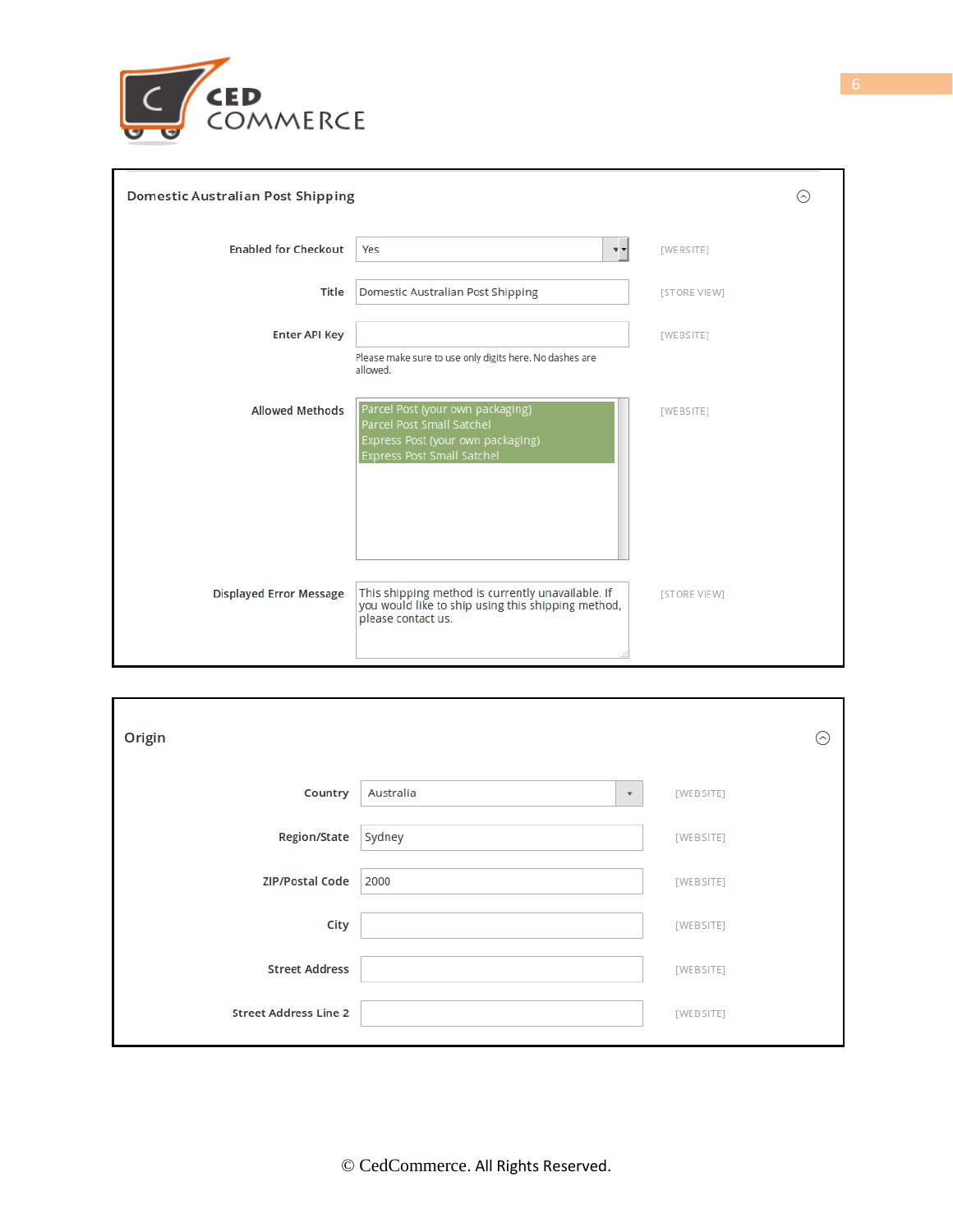

## **Vendor Configuration**

When the Vendor Domestic Australia Post Shipping addon has been installed and configured by the admin then the vendor can configure the Domestic Australia Post shipping method in the vendor panel. Firstly, the vendor has to set the shipping settings in his panel. In it he has to set his shipping address. Then he can set the shipping method setting in the vendor panel. To open this page, the vendor has to login to his vendor panel and go the **left navigation bar, Settings > Shipping Method.**

#### **i. Active**

From here the vendors can enable/disable the Domestic Australia Post shipping method for their products.

#### **ii. Allowed Country**

Here the vendor can set the methods which he wants to allow for his products. Only the allowed methods will be shown with the vendor products.



## **Vendor Shipping Setting**

For Domestic Australia Post Shipping rates, vendors have to give origin address details with correct postal code in shipping setting area of vendor panel. To open this page, login as vendor and go the **left navigation bar, Settings > Shipping Settings**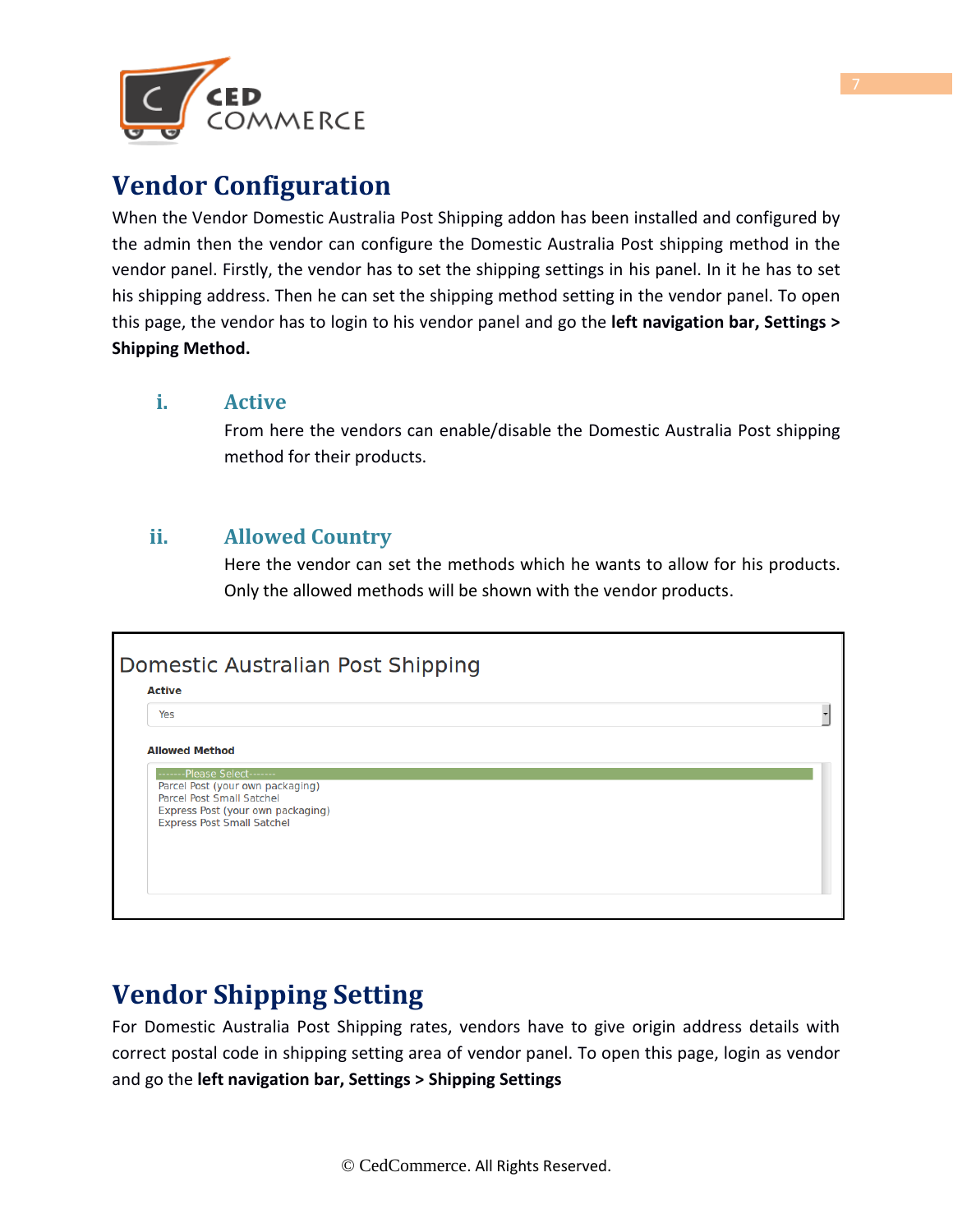

| <b>SHIPPING SETTINGS</b> | <b>SAVE</b>       |
|--------------------------|-------------------|
| Origin Address Details   |                   |
| <b>Country</b>           |                   |
| Australia                |                   |
| <b>State/Province</b>    |                   |
| Sydney                   |                   |
| <b>City</b>              |                   |
| Sydney                   |                   |
| <b>Zip/Postal Code</b>   |                   |
| 2000                     |                   |
|                          |                   |
| « Back                   | * Required Fields |

### **Domestic Australia Post Shipping on Cart Page**

Customer will see vendor wise Domestic Australia Post shipping on the cart page. This module is dependent on Vendor Multi Shipping Addon of CedCommerce Multi-Vendor Marketplace for Magento 2, so you must install multi shipping before the installation of Vendor Domestic Australia Post shipping addon.

In the attached snapshot you can see that there are two products in the cart associated with different vendors. Here you will see the vendor "Williamson" has enabled the Domestic Australia Post shipping for his products. So the customer will see vendor wise Domestic Australia Post shipping for this vendor. If any vendor has not enabled any shipping method then the customer will get the rates defined by the admin for the vendor's products.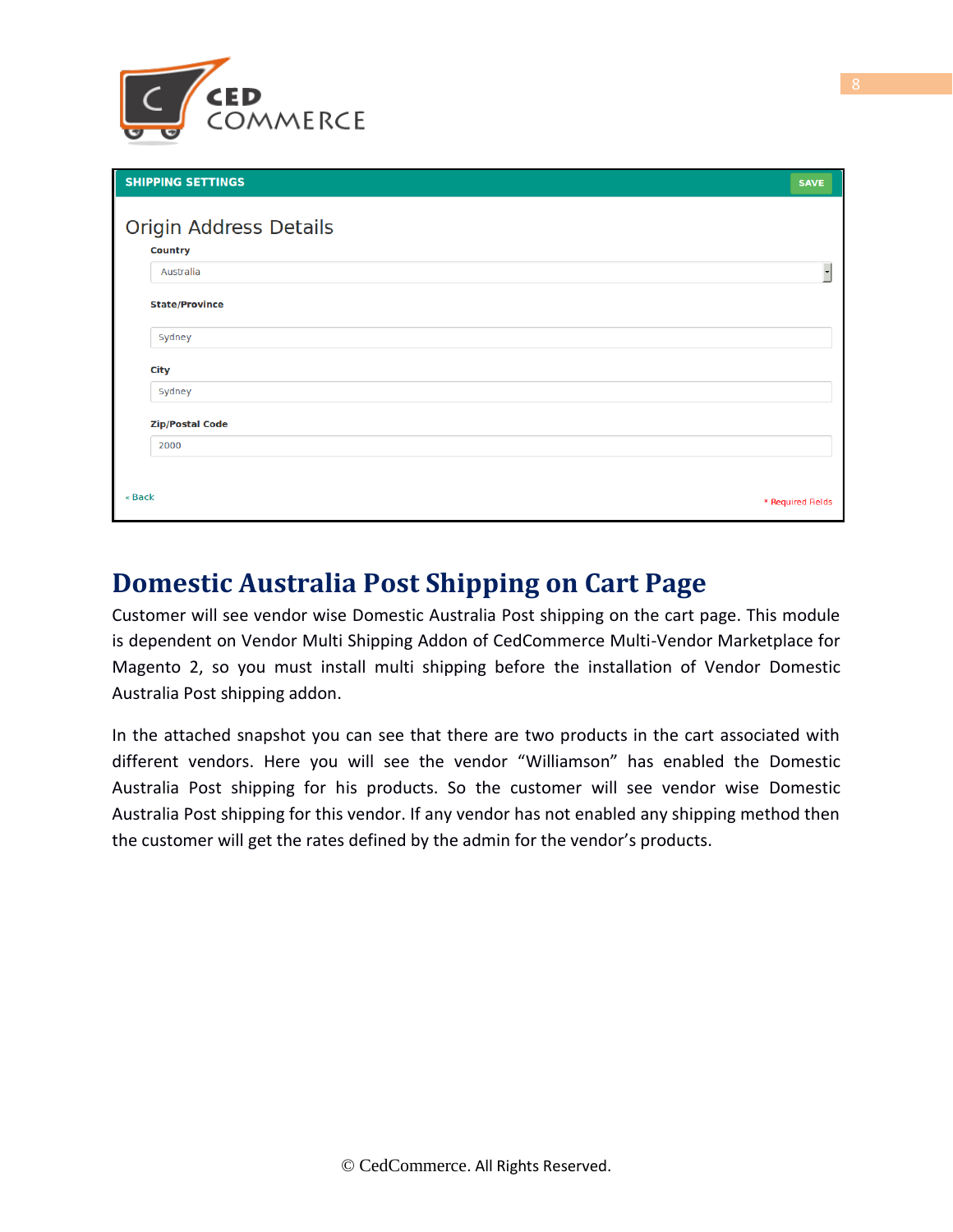

| Item             |              | <b>Price</b> | Qty            | <b>Subtotal</b> |  |
|------------------|--------------|--------------|----------------|-----------------|--|
|                  | Watch        | \$100.00     | $\overline{2}$ | \$200.00        |  |
|                  |              |              |                |                 |  |
| Move to Wishlist |              |              |                | 命               |  |
|                  | VendorSimple | \$99.00      | $\overline{2}$ | \$198.00        |  |
| Move to Wishlist |              |              |                | 命               |  |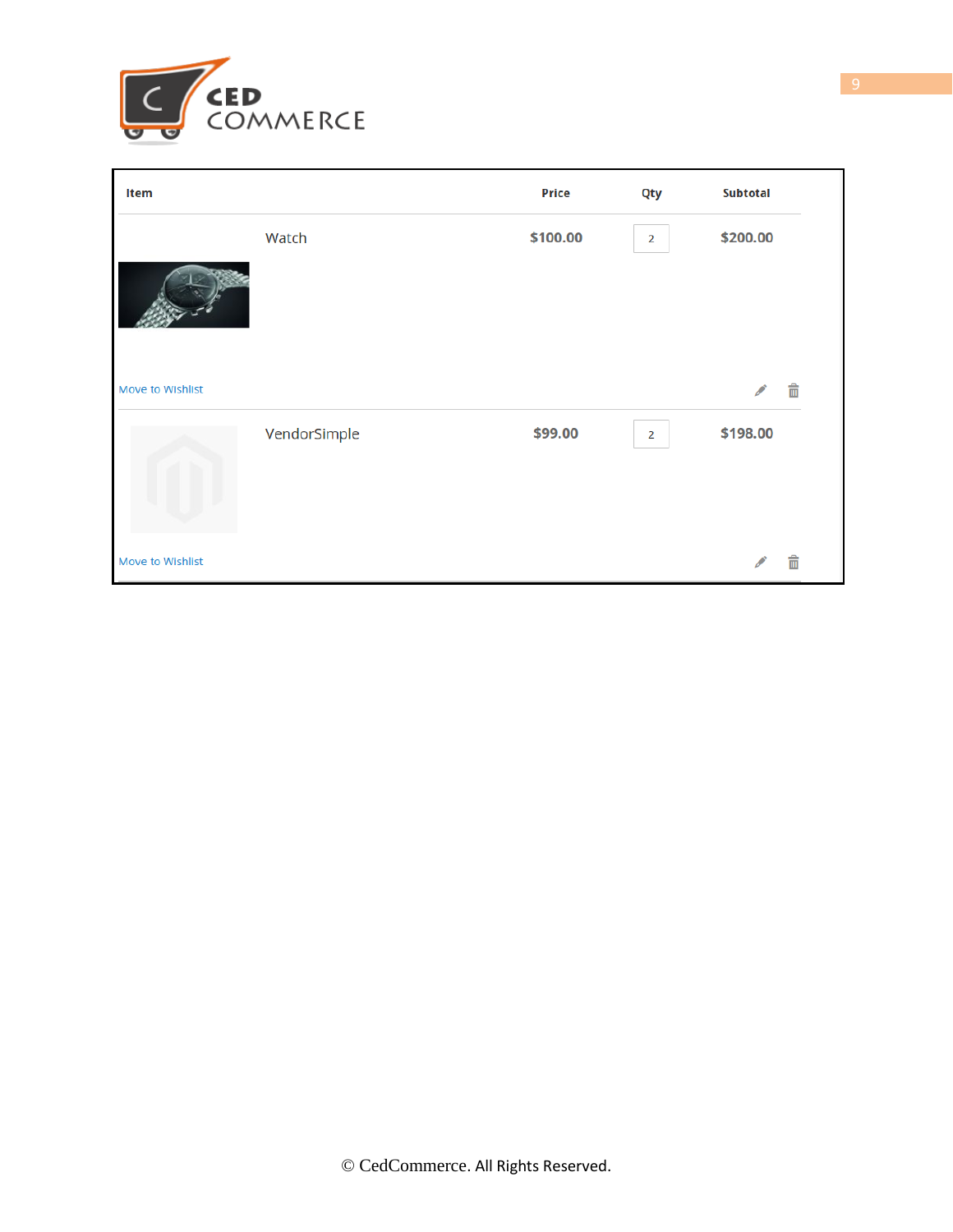



## <span id="page-9-0"></span>**Domestic Australia Post Shipping on Checkout Page**

After enabling the Multi Shipping Addon and Vendor Domestic Australia Post Shipping Addon the customer will get vendor wise shipping rate on the checkout page which will be similar to the ones shown below. Here the customer will have to select one shipping method from every group.